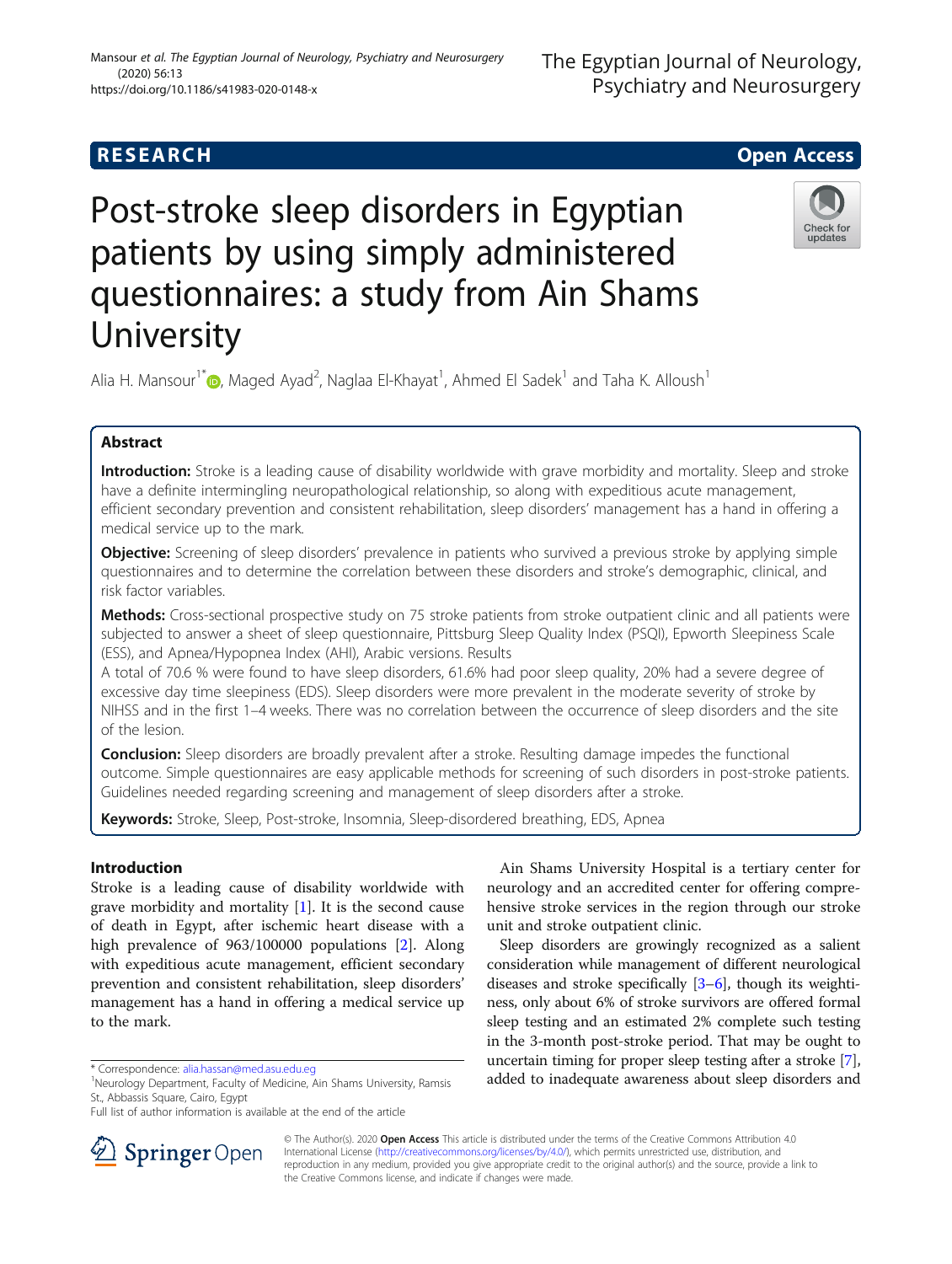implication on stroke's outcome and overwhelming with vascular treatment.

From practical point of view, sleep disorders sometimes may be in the dark side of the tunnel, some physicians are reluctant about navigating this area in the history, especially if it did not come to patient's attention as restless leg syndrome, periodic leg movement, parasomnia, as those antecedent disorders in the context of surviving stroke patient are usually forgotten, to the contrary of insomnia, or excessive day time sleepiness; however, the later may be misinterpreted as fatigue or sleepiness from a stroke.

So, this study was done to improve awareness about post-stroke sleep disorders among physicians and healthcare practitioners dealing with stroke patients.

# Aim of the work

Description of prevalence of sleep disorders in patients who survived stroke and the severity and magnitude of these disorders and to study the correlation between sleep disorders post-stroke and stroke demographic, clinical and risk factor variables, and to spotlight an easy approach for post-stroke sleep screening.

#### Subjects and methods

This is a cross-sectional prospective study, 75 patients were selected from the attendees of stroke outpatient clinic at Ain Shams University Hospital from January 2015 to December 2015. Their routine investigational data were recorded (magnetic resonance image on the brain (MRI), magnetic resonance angiography for brain (MRA), electrocardiography (ECG), echocardiography, vertebrobasilar and carotid duplex, hemoglobin A1c (HbA1c) level, lipid profile: cholesterol (CH), triglycerides (TGs) and low-density lipoprotein (LDL).

Patients were subjected to full neurological history and examination, structured sheet of sleep questionnaire, and were interviewed by the following questionnaires: structured sheet for sleep questionnaire [[7](#page-5-0)], Pittsburg Sleep Quality Index (PSQI) [\[8\]](#page-5-0), Epworth sleepiness scale (ESS) [[9](#page-5-0)], Apnea/Hypopnea Index (AHI) Arabic version Additional file [1](#page-4-0) [\[7\]](#page-5-0).

Inclusion criteria of the patients were as followed:

- 1- First-ever stroke either ischemic or hemorrhagic.
- 2- The interval between the onset of stroke symptoms and the date of the interview does not exceed 12 weeks (3 months).
- 3- Age range between 18 years and 70 years old.

Exclusion criteria were:

- 1- Subarachnoid hemorrhage and cerebral sinus thrombosis.
- 2- Primary sleep disorders prior to stroke onset.
- 3- Patients who had end-stage medical illness and those with a neurological disease or a psychiatric disorder known to affect sleep. In addition, patients who were on medications reputed to affect sleep physiology.

### Statistical analysis

Data were analyzed using SPSS version 20. Qualitative data were presented as numbers and percentages. Chisquare test and/or Fisher exact test were used for qualitative data which was used instead of chi-square test when the expected count in any cell was found less than 5. The confidence interval was set to 95% and the margin of error accepted was set to 5 %. P value was considered significant as the following:  $P > 0.05$ : non-significant,  $P < 0.05$ : significant,  $P < 0.01$ : highly significant.

# Results

Our sample included 75 patients with 34 (45.3 %) males and 41 ( 54.7%) females, mean age ± standard deviation (SD) 59.3  $\pm$  5.34, 70.6 % were shown to have sleep disorders, the details are shown in Table 1; in addition, Fig. [1](#page-2-0) showed different sleep phenomena accounted for in our patients.

The detailed data by applying the nominated sleep questionnaires revealed that 17.3 % suffered from severe

Table 1 Sleep disorders and phenomenon after stroke

| Sleep disorders                             |                   | No.            | Percent |
|---------------------------------------------|-------------------|----------------|---------|
| No complaints                               |                   | 9              | 12.0%   |
| Insomnia                                    | Initial insomnia  | 8              | 10.7%   |
|                                             | Middle insomnia   | 3              | 4.0%    |
| Excessive daytime sleepiness (EDS)          |                   | 13             | 17.3%   |
| Parasomnia and normal behavioral phenomenon | Nightmares        | $\overline{7}$ | 9.3%    |
|                                             | Arousal confusion | 5              | 6.7%    |
|                                             | Sleep talking     | 5              | 6.7%    |
|                                             | Sleep paralysis   | 3              | 4.0%    |
| Sleep-disordered breathing (SDB)            |                   | 22             | 29.3%   |
| Total                                       |                   | 75             | 100.0   |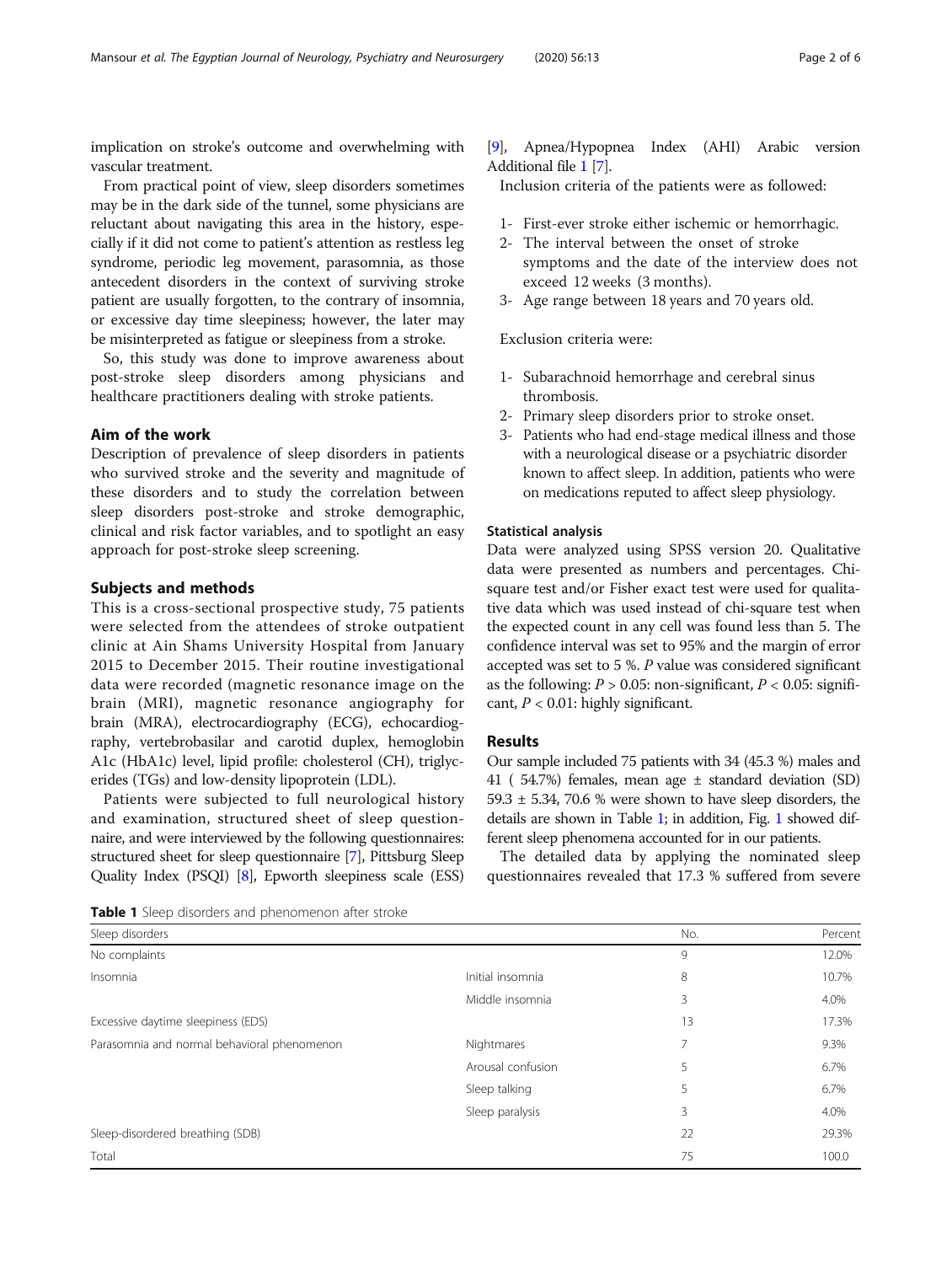<span id="page-2-0"></span>

EDT, i.e., score more than 16, coming to sleepdisordered breathing 14 (18.7%) patients had a moderate form of apnea while 8 (10.6 %) patients suffered from a severe degree of apnea. And on the whole, 61.3 % were poor sleepers, i.e., score more than 5 in the Pittsburg sleep scale [[8\]](#page-5-0) (Table 2).

Upon correlation between different sleep disorders and stroke risk factors, it was found that non-cardiac patients have more prevalence of different sleep disorders; however, this was not statistically different from cardiac patients (Table [3\)](#page-3-0).

Sleep complaints were more common in moderate stroke according to the NIHSS scale (very severe > 25, severe 15–24, mild to moderately severe 5–14, mild 1–5

**Table 2** Data of the applied questionnaires

|                                                           |                          |    | No. Percent |
|-----------------------------------------------------------|--------------------------|----|-------------|
| Pittsburg sleep quality index (PSQI) Equal or less than 5 |                          | 29 | 38.7%       |
|                                                           | More than 5              | 46 | 61.3%       |
| Epworth sleepiness scale (ESS)                            | Equal or less than 16 60 |    | 80.0%       |
|                                                           | More than 16             | 15 | 20.0%       |
| Apnea/Hypopnea Index (AHI)                                | $0 - 2$                  | 53 | 70.7%       |
|                                                           | $3 - 8$                  | 14 | 18.7%       |
|                                                           | $9, 10, 12 - 14$         | 8  | 10.6%       |

) [[10\]](#page-5-0), however, with no statistical significance. Moreover, it is higher during the first 4 weeks after stroke but with no statistical difference as well. In the first few weeks after stroke, the patient is exposed to this new stressor that has provoked the occurrence of the nominated disorders (Table [4\)](#page-3-0).

Figure [2](#page-4-0) Demonstrates the relationship between stroke site and different sleep disorders.

# **Discussion**

Sleep is a complex process that involves many areas in the brain including the pedunculopontine nucleus (PPD), lateral dorsal tegmentum (LDT), locus coeruleus (LC), preoptic area, posterior hypothalamus, and a flip flop switch in a harmonious manner. Moreover, many neurotransmitters are involved in this process [[11\]](#page-5-0). So, any condition that leads to disruption of the aforementioned components would affect sleep, this includes many neurological disorders, and far and away stroke comes in the center.

Though sleep disorders are widely prevalent and markedly transform the quality of life status of patients, they are usually a forsaken category by physicians while managing a stroke patient, whether acutely or during secondary prevention plan. There are no clear guidelines on how to deal with these disorders after a stroke or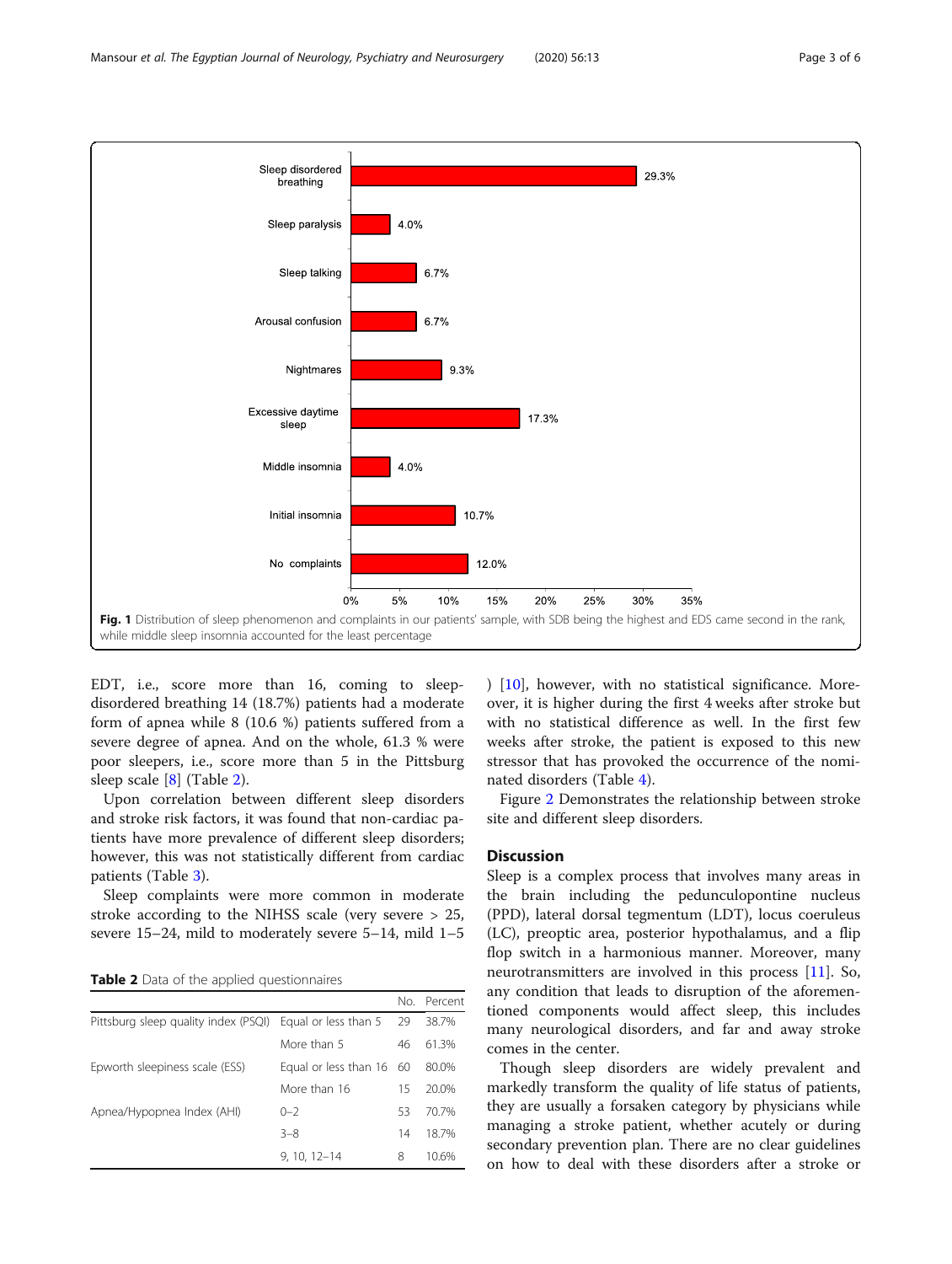|                        |               | Excessive daytime<br>sleepiness |        | Insomnia        |         | No.<br>complaints |       | Parasomnia     |            | Sleep-disordered<br>breathing |       | Chi-square<br>test |           |
|------------------------|---------------|---------------------------------|--------|-----------------|---------|-------------------|-------|----------------|------------|-------------------------------|-------|--------------------|-----------|
|                        |               | No.                             | %      | No.             | %       | No.               | $\%$  | No.            | %          | No.                           | %     | $X^2$              | $P$ value |
| Hypertension           | <b>No</b>     | 0                               | 0.0%   |                 | 9.1%    |                   | 11.1% |                | 5.0%       | -3                            | 13.6% | 2.461              | 0.652     |
|                        | Yes           | 13                              | 100.0% | 10 <sup>°</sup> | 90.9% 8 |                   | 88.9% | 19             | 95.0%      | 19                            | 86.4% |                    |           |
| Diabetes mellitus (DM) | $HbA1c < 7$ 2 |                                 | 15.4%  | 5.              | 45.5%   | $\overline{4}$    | 44.4% | 10             | 50.0%      | 12                            | 54.5% | 7.403              | 0.494     |
|                        | $HbA1c > 7$ 4 |                                 | 30.8%  |                 | 9.1%    | $\mathcal{L}$     | 22.2% | $\mathfrak{D}$ | 10.0% 4    |                               | 18.2% |                    |           |
|                        | <b>No</b>     |                                 | 53.8%  | 5.              | 45.5% 3 |                   | 33.3% | 8              | 40.0% 6    |                               | 27.3% |                    |           |
| Heart disease          | <b>No</b>     | 10                              | 76.9%  | 10 <sup>°</sup> | 90.9% 6 |                   | 66.7% | 18             | 90.0%      | 18                            | 81.8% | 3.190              | 0.526     |
|                        | Yes           | 3                               | 23.1%  |                 | 9.1%    | Β                 | 33.3% | $\mathfrak{D}$ | 10.0% 4    |                               | 18.2% |                    |           |
| Smoking                | <b>No</b>     | 7                               | 53.8%  |                 | 63.6%   | -4                | 44.4% | 10             | $50.0\%$ 9 |                               | 40.9% | 1.720              | 0.787     |
|                        | Yes           | 6                               | 46.2%  | 4               | 36.4% 5 |                   | 55.6% | 10             | 50.0%      | -13                           | 59.1% |                    |           |

<span id="page-3-0"></span>Table 3 Statistical correlations between sleep disorders after stroke and stroke risk factors

throughout the secondary prevention journey. In addition, that topic is not under spotlights in the regional and national stroke conferences and meetings.

This study used an easy applicable questionnaire, which is quick to perform, and thus constitute a tool that could be practically applied in everyday practice.

As mooted earlier, sleep and stroke have definite relationship, stroke affects sleep microstructures in different ways, different studies indicated an association between different stroke sites and or side of stroke and the affection of REM and non-REM sleep [\[12,](#page-5-0) [13\]](#page-5-0). Moreover, different markers as il-1, IL-6, and TNF-α that are incremented in a stroke had been found to result from sleep deprivation and insomnia  $[14–18]$  $[14–18]$  $[14–18]$ ; hence, early detection of sleep disorders is mandatory to prevent further damage.

A respectable sector of stroke patients (20%–63%) manifests by different sleep disorders as hypersomnia, insomnia, parasomnias, circadian rhythm disorders, periodic limb movement disorder, and sleep-disordered breathing [\[19](#page-5-0)]. In our study, it was found that 70.6 % had sleep disorders, auscultating raised points in this discussion, it is definitely an enormous issue.

Hence, sympathetic overactivity and reduced cerebral blood flow are the suggested mechanisms for the occurrence of some sleep disorders like insomnia, SDB [\[20](#page-5-0)], and periodic leg movements, as well as instigation of the development of stoke. Proper management of these disorders is mandatory for stroke secondary prevention and might unfold and clear up reasons behind recurrent strokes in optimally treated patients. In a recent study, earlier this year (the basic project) that used a survey on 842 patients with stroke in south Texas, SDB represented a modifiable factor associated with a higher rate of recurrent stroke and poor functional outcome [[21](#page-5-0)].

SDB is more prevalent in stroke than non-stroke patients [[22](#page-5-0)], in our study, 29.3 % had possible SDB by the Apnea index questionnaire to be confirmed by polysomnography, different studies reported a prevalence rate range between 43 and 72%, higher prevalence might be

Table 4 Statistical correlations between sleep disorders after stroke and stroke clinical variables

|                  |                   | Excessive daytime<br>sleeping |         | Insomnia |          | No.<br>complaints |         | Parasomnia |          | Sleep-disordered<br>breathing |        | Chi-square test |           |
|------------------|-------------------|-------------------------------|---------|----------|----------|-------------------|---------|------------|----------|-------------------------------|--------|-----------------|-----------|
|                  |                   | No.                           | $\%$    | No.      | %        | No.               | $\%$    | No.        | %        | No.                           | $\%$   | $X^2$           | $P$ value |
| Type             | Hemorrhagic       | 6                             | 46.2%   | 4        | 36.36% 5 |                   | 55.6%   |            | 35.0% 9  |                               | 40.91% | 1.320           | 0.857     |
|                  | Ischemic          | 7                             | 53.8%   |          | 36.64% 4 |                   | 44.4%   | 13         | 65.0%    | -13                           | 59.09% |                 |           |
| Side             | Left hemisphere   | 6                             | 46.15%  | 5        | 45.45% 6 |                   | 66.7%   | 9          | 45.0% 7  |                               | 31.82% | 4.843           | 0.774     |
|                  | Right hemisphere  | $\overline{4}$                | 30.77%  | 3        | 27.27% 3 |                   | 33.3%   | 6          | 30.0% 8  |                               | 36.36% |                 |           |
|                  | Brainstem         | 3                             | 23.08%  | 3        | 27.27% 0 |                   | $0.0\%$ | 5.         | 25.0% 7  |                               | 31.82% |                 |           |
| Severity (NIHSS) | Minor             | 5                             | 38.5%   | 5        | 45.5%    | -5                | 55.6%   | 9          | 45.0%    | - 16                          | 72.7%  | 14.243          | 0.076     |
|                  | Moderate          | 8                             | 61.5.%  | 5        | 45.5%    | 4                 | 44.4.0% | 6          | 30.0% 5  |                               | 22.7%  |                 |           |
|                  | Moderately severe | $\mathbf 0$                   | $0.0\%$ |          | 9.1%     | $\mathbf{0}$      | 0.0%    | 5          | 25.0% 1  |                               | 4.5%   |                 |           |
| Time             | 1–4 weeks         | 8                             | 61.5%   | 9        | 81.8%    | 5                 | 55.6%   | 10         | 50.0% 15 |                               | 68.2%  | 5.815           | 0.668     |
|                  | 5-8 weeks         | 5                             | 38.5%   | 2        | 18.2%    | $\overline{4}$    | 44.4%   | 9          | 45.0% 7  |                               | 31.8%  |                 |           |
|                  | 9-12 weeks        | 0                             | $0.0\%$ | 0        | 0.0%     | $\mathbf{0}$      | $0.0\%$ |            | 5.0%     | $\overline{0}$                | 0.0%   |                 |           |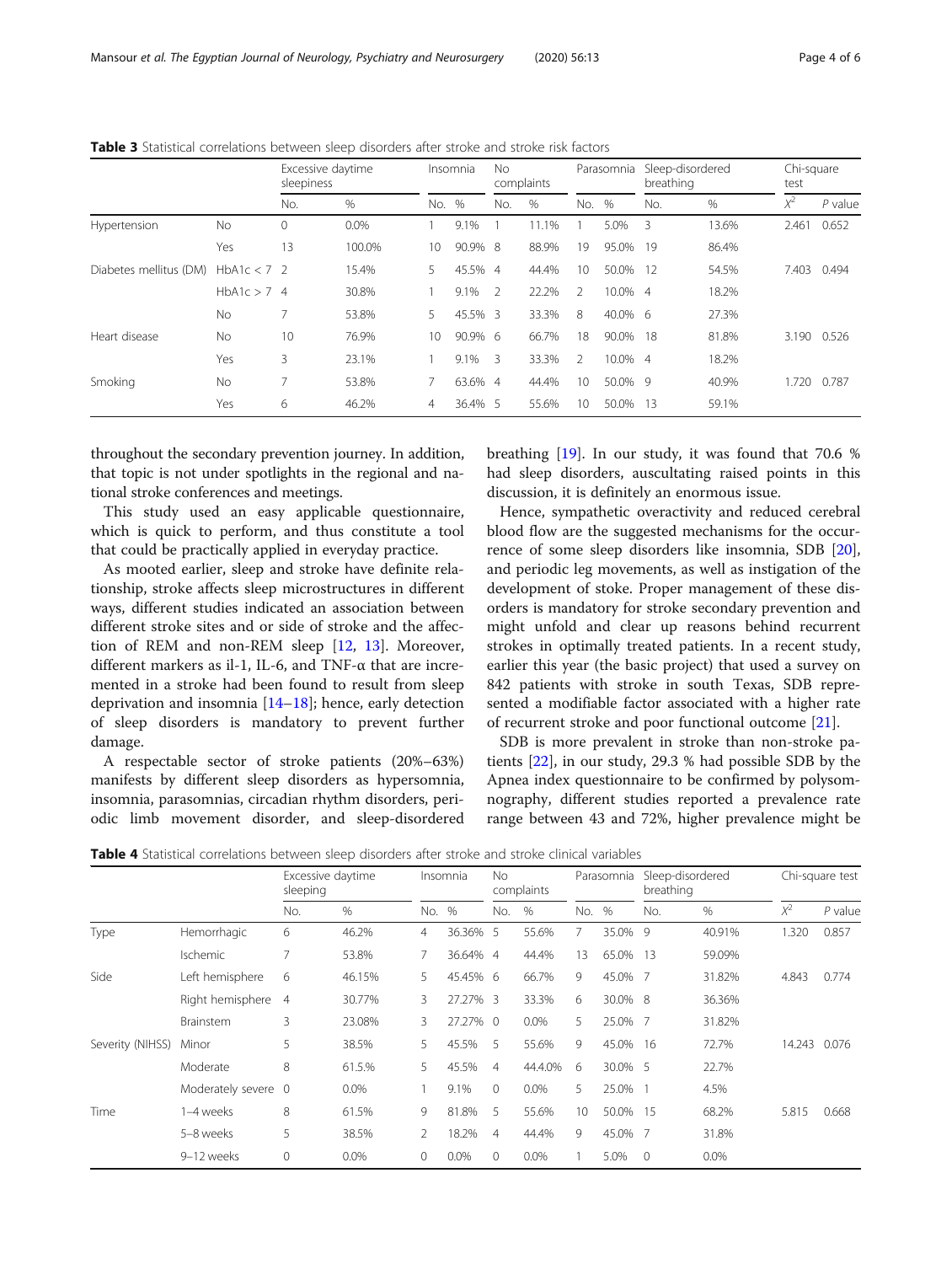<span id="page-4-0"></span>

attributed to preexisting SDB and not counting de novo cases only [\[23](#page-5-0)–[25\]](#page-5-0). In a study done in Switzerland, better stroke outcome, and less morbidity and mortality was associated with a lower Apnea, and Apnea/Hypopnea Index [\[22](#page-5-0)]. Under recognition of SDB lead to high functional impairment in the long term.

Furthermore, in a systematic review about insomnia after stroke, it was found that insomnia prevalence ranges from 14 % to 59 % in studies used clinical diagnostic tools and 19.8% to 69% using non-clinical diagnostic tools and a variety of diagnostic questionnaires, and in that systematic review, one study reported association between cortical lesions and poor sleep quality [[26\]](#page-5-0), in our cross-sectional study insomnia prevalence was 14.7 % with 10.7 % had initial insomnia. Insomnia stands as independent risk factor for cerebrovascular reactivity (CVR) and aggravation of sympathetic hyperactivity [\[27](#page-5-0)], thus early detection and management is mandatory. Different factors enact in this as the external environment in the stroke unit (frequent medication, stress related to the recently developed illness, frequent medication), comorbid psychiatric disorders such as anxiety and depression, in addition to the effect of the inflammatory mediators released by the damaged tissue as mentioned earlier in this text.

This study has a limitation that polysomnography was not done to confirm the presence of different as sleepdisordered breathing and parasomnia. But it represents a simple bedside screening way for the detection of poststroke sleep disorders that would help physicians and healthcare personals who are engaged with stroke patients to better manage these disorders.

In conclusion, sleep and stroke have a definite relationship, sleep disorders are broadly prevailing after stroke, and resulting damage hinders the process of rehabilitation, and holds up neuronal plasticity and consequently impecunious functional outcome. Simple questionnaires are easy applicable methods for screening of such disorders post-stroke. Guidelines needed regarding screening and management of Sleep disorders after the stroke through further larger cohort studies.

# Supplementary information

Supplementary information accompanies this paper at [https://doi.org/10.](https://doi.org/10.1186/s41983-020-0148-x) [1186/s41983-020-0148-x](https://doi.org/10.1186/s41983-020-0148-x).

Additional file 1. The questionnaires.

#### Abbreviations

EDS: Excessive day time sleepiness; ESS: Epworth sleepiness scale; LC: Locus coeruleus; LDT: Lateral dorsal tegmentum; NIHSS: National Institute of Health Stroke Scale; PPD: Pedunculopontine nucleus

#### Acknowledgements

Not applicable.

#### Authors' declaration

- This is a thesis accepted by the local committee of Neurology Department, Faculty of Medicine at Ain Shams University in October 2014 and approved by Ain Shams University Committee in November 2014.
- The article has not been published before and is not under simultaneous review by any other journal.
- Authors declare that there was no fund for this study and that there is no any conflict of interest.
- Consent has been signed by all patients before enrollment in the study

#### Authors' contributions

AM contributed to the conception and design of the idea, writing the first draft of the manuscript and collection of scientific material. MA contributed to the collection of data, writing the first draft of the manuscript and collection of scientific material. NE contributed to the revision of the manuscript and data analysis. AE shared in the collection of scientific